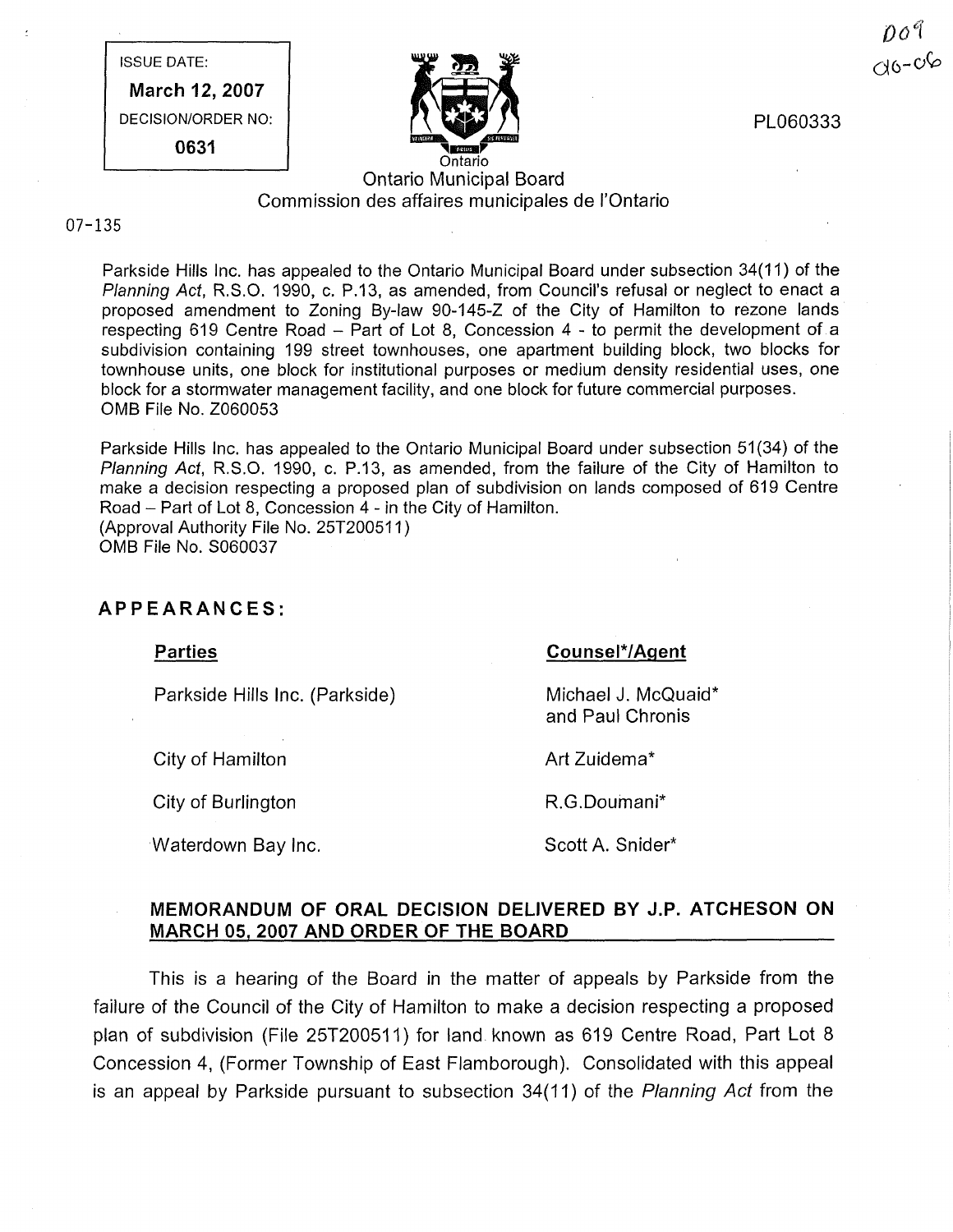refusal or neglect of the Council of the City of Hamilton to amend By-law 90-145-Z respecting lands known as 619 Centre Road in a manner to permit the uses proposed in the draft plan of subdivision.

At the commencement of the hearing, Counsel for the City of Hamilton advised the Board that the parties had reached a settlement of the appeals, in the manner Set out in Minutes of Settlement Exhibit #2. It is noted that Waterdown Bay Inc. is not a signatory to the settlement. However, Counsel for Waterdown Bay Inc. advised the Board that his client is taking no position with respect to the settlement reached by Parkside and the Municipalities of Hamilton and Burlington.

The Board then heard from Mr Paul Moore a qualified land use planner. Mr Moore is a senior Project Manager in the City of Hamilton Planning Department and has been involved with the settlement now before the Board. He pointed out that the proposed development consists of some 12 hectares of land in the urban area of Waterdown, will be fully serviced and has access from both Parkside Drive and Centre Street. His evidence to the Board is that the proposed development as reflected in the Minutes of Settlement Exhibit 2 is consistent with the 2005 Provincial Policy Statement and in particular sections 1.13 and 1.4. He notes that the proposed development is subject to the Places to Grow Legislation and that the subject property is located within the Greenfields area. It was his evidence that the proposed development exceed the minimum density requirement of the Places to Grow Legislation. It was his evidence that the proposed development meets the objectives of the Places to Grow Legislation. He notes that within the Region of Hamilton Wentworth Official Plan, the subject lands are designated Urban Area and that the proposal conforms the policy direction of this Official Plan. He then referred to Official Plan Amendment 28 of the former Township of Flamborough and notes that the area is designated as Urban and that the OPA 28 required that a Secondary Plan be prepared prior to development taking place. His evidence to the Board is that the Draft Waterdown Secondary Plan is to be considered by City Council on March 20, 2007 and that the proposed development would be in conformity with this document. He also pointed out to the Board that OPA 28 in section A1.11 allows limited development to proceed in advance of the completion of the Secondary Plan when there is a demonstrated need for housing units. His evidence to the Board is that there is a demonstrated need for 900 dwelling units in the Waterdown area to meet the three-year availability requirement for units in draft or registered plans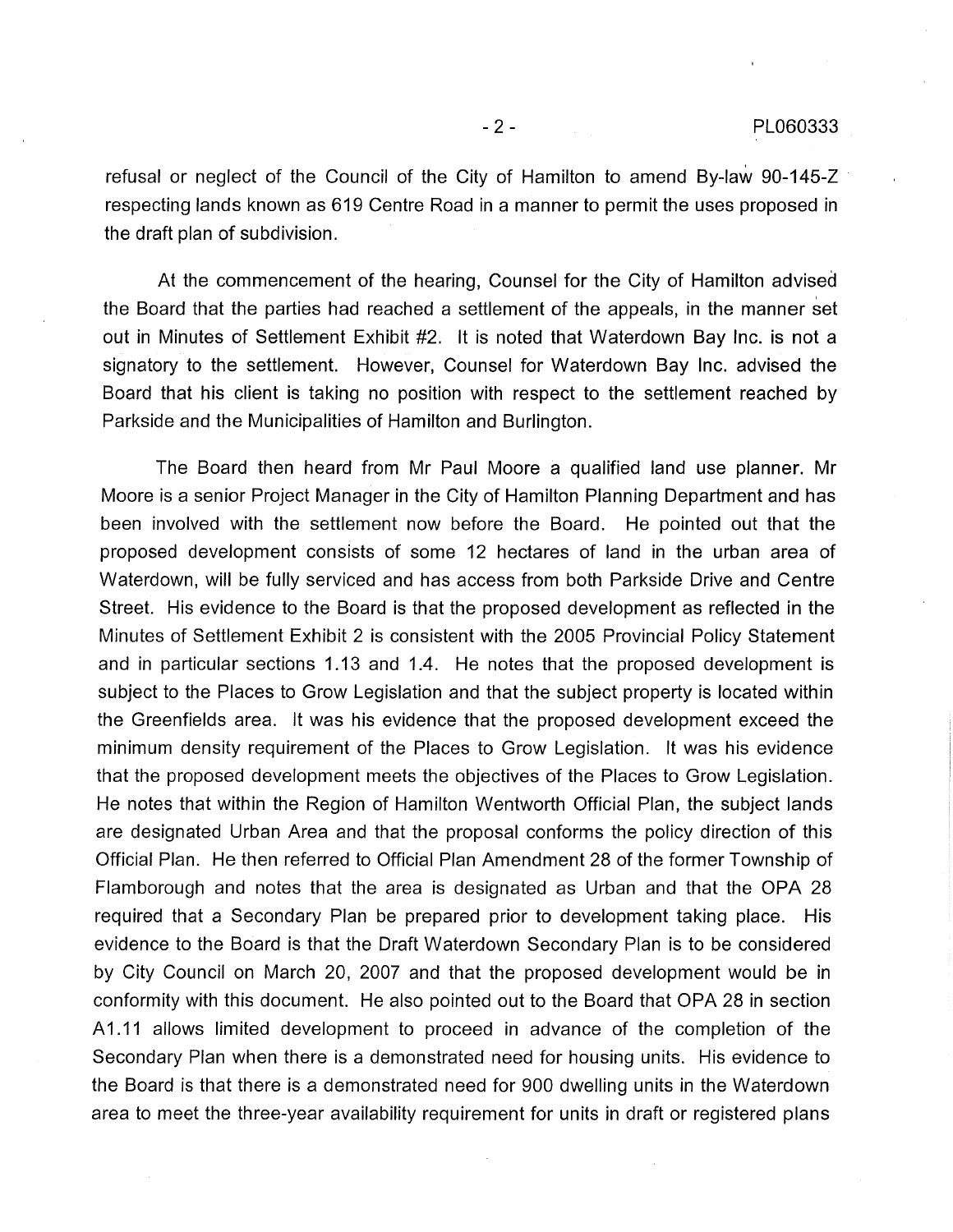implementing any of the conditions of draft approval, or if any changes are required to be made to the draft plan, the Board may be spoken to.

The Board so Orders.

"J.P. Atcheson"

J.P. ATCHESON MEMBER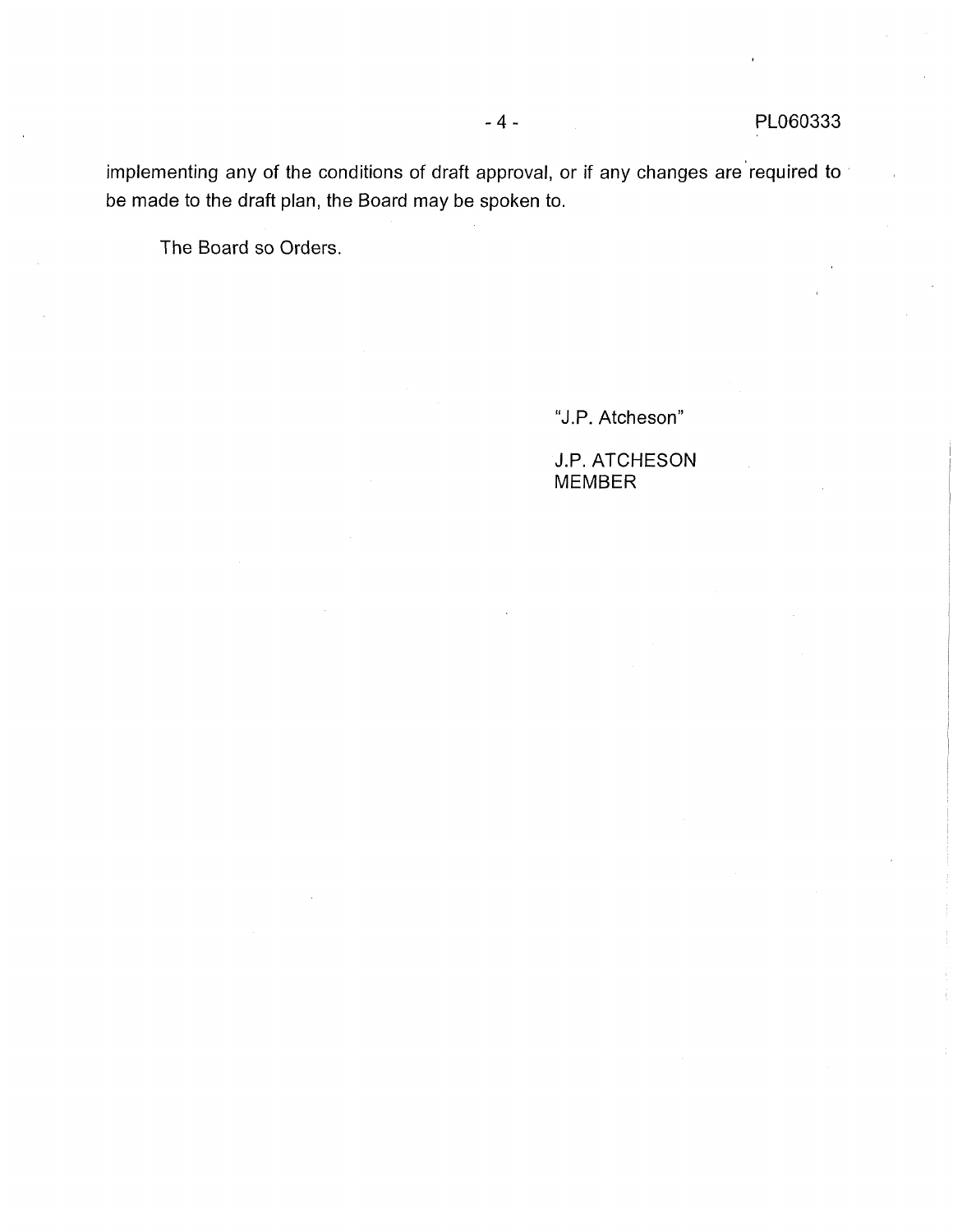of subdivision. Currently there are only 453 units in the inventory creating a shortfall of some 447 units. The proposed development will provide a total of 207 units in a full range of housing types. It was his opinion that the proposed development would be in conformity with OPA 28 and will be in conformity with the new Secondary Plan as drafted for the Waterdown area. He reviewed the provisions of the proposed zoning Bylaw found at Exhibit 2 Attachment B. His evidence is that the proposed zoning by-law will implement the land uses set out in the draft plan of subdivision as amended and represents good planning for the area. He also provided an overview of the conditions associated with the draft plan approval and found at Exhibit 2 Attachment C. He is satisfied that the revised draft plan dated February 28, 2007 meet the tests set out is section 51 (24) of the Planning Act and that the draft plan as amended together with the proposed conditions found at Exhibit 2, Attachment C represents good planning for the this area of the City of Hamilton.

The Board after considering the uncontradicted evidence of Mr Moore, and the submission made is satisfied the Minutes of Settlement reached by the parties and the associated planning instruments presented to the Board represents good planning for this area of the City of Hamilton and is consistent with Provincial Policy directions regarding development in this area. Accordingly:

THE BOARD ORDERS that the appeal against By-law 90-145-Z of the City of Hamilton, is allowed in part and By-law 90-145-Z is amended, as set out in Attachment 1 to this order. In all other respect the Board orders that the appeal is dismissed.

THE BOARD ORDERS that the appeal with respect to Draft Plan of Subdivision (25T-200511) is allowed and the revised draft plan prepared by B.A. Jacobs O.L.S. dated February 28, 2007, comprising Part of Lot 8 Concession 4 (Geographic Township of East Flamborough), City of Hamilton is approved subject to the fulfillment of the conditions set out in Attachment 2 to this Order:

AND THE BOARD ORDERS that pursuant to subsection 51 (56.1) of the Planning Act, the City of Hamilton shall have the authority to clear the conditions of draft approval and to administer the final approval of the plan of subdivision for the purposes of subsection 51(58) of the Planning Act. In the event that there are any difficulties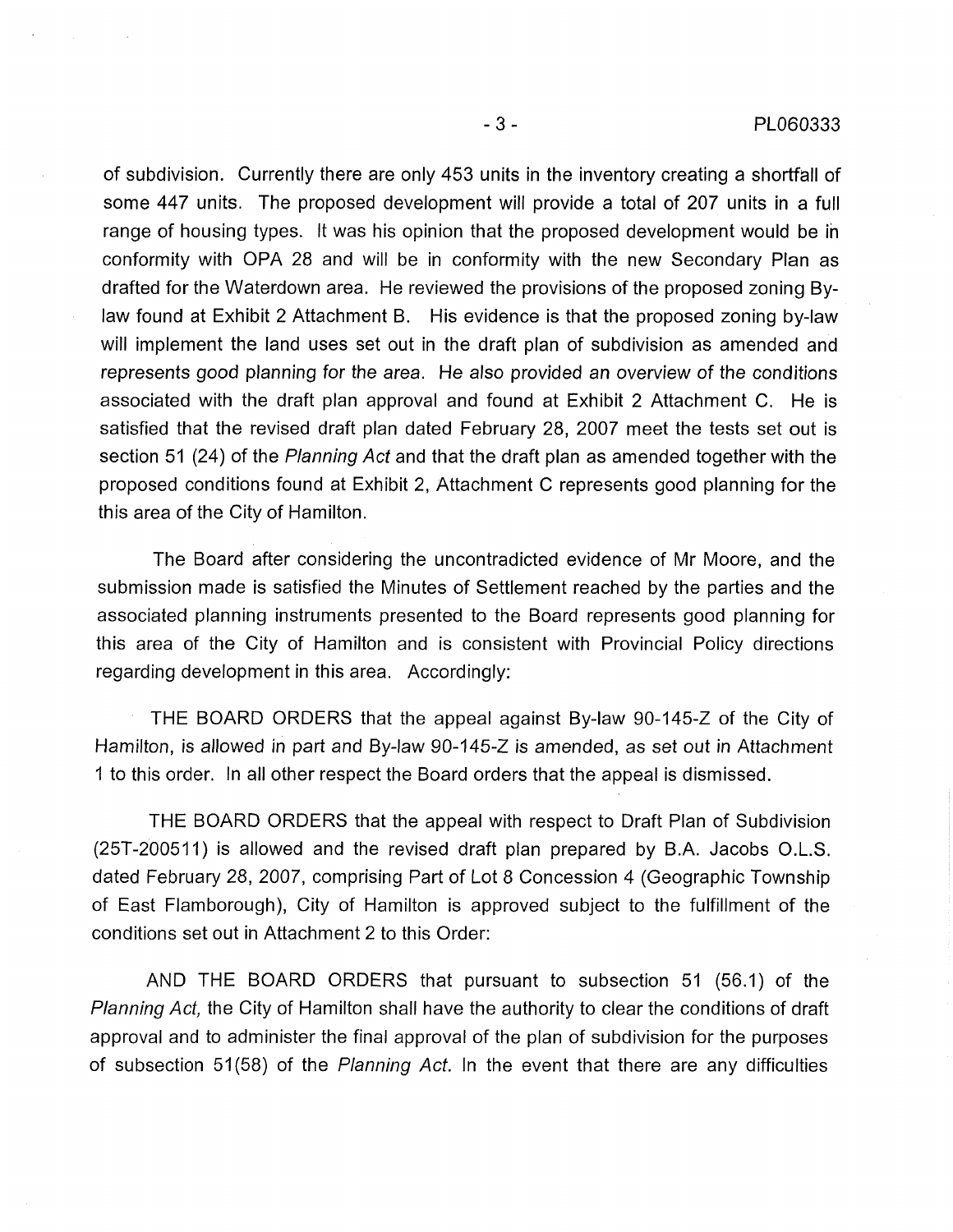## By-law respecting 619 Centre Road, Part of Lot 8, Concession 4, Flamborough OMB File # Z060053 Page 2 of 10

- (b) by changing from the Urban Residential "R1-5" Zone to the Institutional "1" Zone, for lands comprised in Block "2";
- (c) by changing from the Agriculture "A" Zone to the Public Use "P" Zone, for lands comprised Block "3";
- (d) by changing from the Urban Residential "R1-5" Zone, to the Public Use "P" Zone, for lands comprised Block "4";
- (e) by changing from the Urban Residential "R1-6" Zone to the Public Use "P" Zone, for lands comprised Block "5";
- $(f)$ by changing from the Agriculture "A" Zone to the Park Open Space "02-8" Zone, for lands comprised in Block "6";
- (g) by changing from the Agricultural "A" Zone to the Medium Density Residential "R6-15" Zone, for lands comprised in Block "7";
- (h) by changing from the Urban Residential "RI-6" Zone to the Medium Density Residential "R6-15" Zone, for lands comprised in Block "8";
- (i) by changing from the Agriculture "A" Zone to the Urban Residential "R1-34" Zone, for lands comprised in Block "9";
- (j) by changing from the Agricultural "A" Zone to the Medium Density Residential "R6-16" Zone, for lands comprised in Block "10"; and,
- (k) by changing from the Agricultural "A" Zone to Park Open Space "02" Zone, for lands comprised in Block "11"

the extent and boundaries of Which are more particularly shown on Schedule "A" annexed hereto and forming part of this by-law.

2. Section 25- Park Open Space Zone of Zoning By-law No. 90-145-Z (Flamborough), as amended, is hereby further amended by adding the following subsection:

#### 25.3 EXCEPTION NUMBERS

25.3.8 "02-8" (See Schedule Number A-6)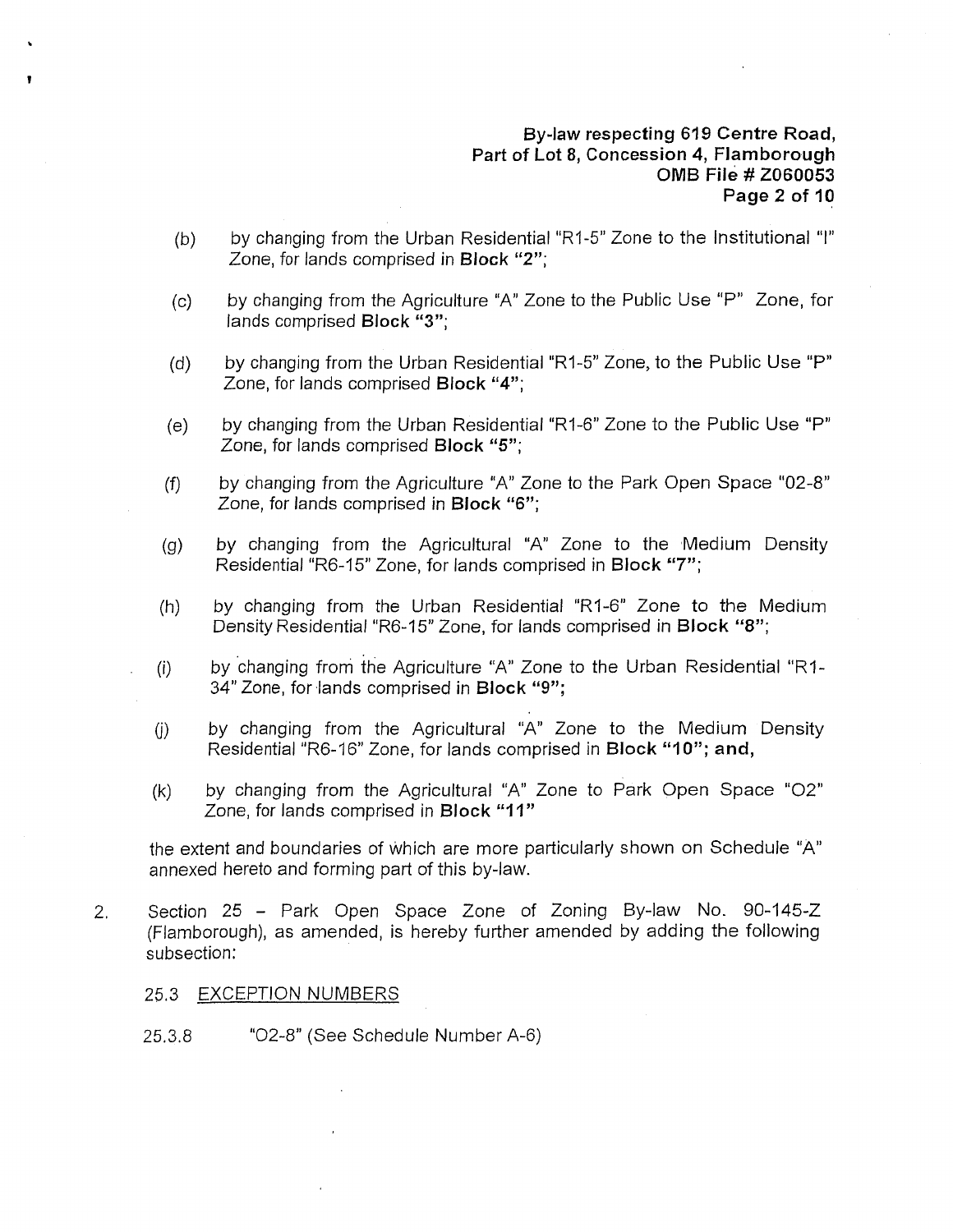# Attachment 1 PL060333

### Authority:

Bill No.

# CITY OF HAMILTON

# BY-LAW NO.

## To Amend Zoning By-law No. 90-145-Z (Flamborough), Respecting Lands Located at 619 Centre Road, Part of Lot 8, Concession 4, (Flamborough)

WHEREAS the City of Hamilton Act. 1999, Statutes of Ontario, 1999 Chap.14, Sch. C. did incorporate, as of January 1st, 2001, the municipality "City of Hamilton";

AND WHEREAS the City of Hamilton is the successor to certain area municipalities, including the former area municipality known as "The .Corporation of the Town of Flamborough" and is the successor to the former regional municipality, namely, The Regional Municipality of Hamilton-Wentworth;

AND WHEREAS the City of Hamilton Act, 1999 provides that the Zoning By-laws of the former area municipalities continue in force in the City of Hamilton until subsequently amended or repealed by the Council of the City of Hamilton;

AND WHEREAS Zoning By-law No. 90-145-Z (Flamborough) was enacted on the 5th day of November 1990, and approved by the Ontario Municipal Board on the 21st day of December, 1992;

AND WHEREAS this By-law is in conformity with the Official Plan of the City of Hamilton (the Official Plan of the former Town of Flamborough) in accordance with the provisions of the Planning Act;

AND WHEREAS the Council of the City of Hamilton, at its meeting held on the 24<sup>th</sup> day of January, 2007, recommended that Zoning By-law No. 90-145-Z (Flamborough), be amended as hereinafter provided;

NOW THEREFORE the Council of the City of Hamilton enacts as follows:

- 1, Schedule "A-6" of Zoning By-law No. 90-145-Z (Flamborough), as amended, is hereby further amended;
	- (a) by changing from the Agriculture "A" Zone to the Institutional "1" Zone, for lands comprised in Block "1";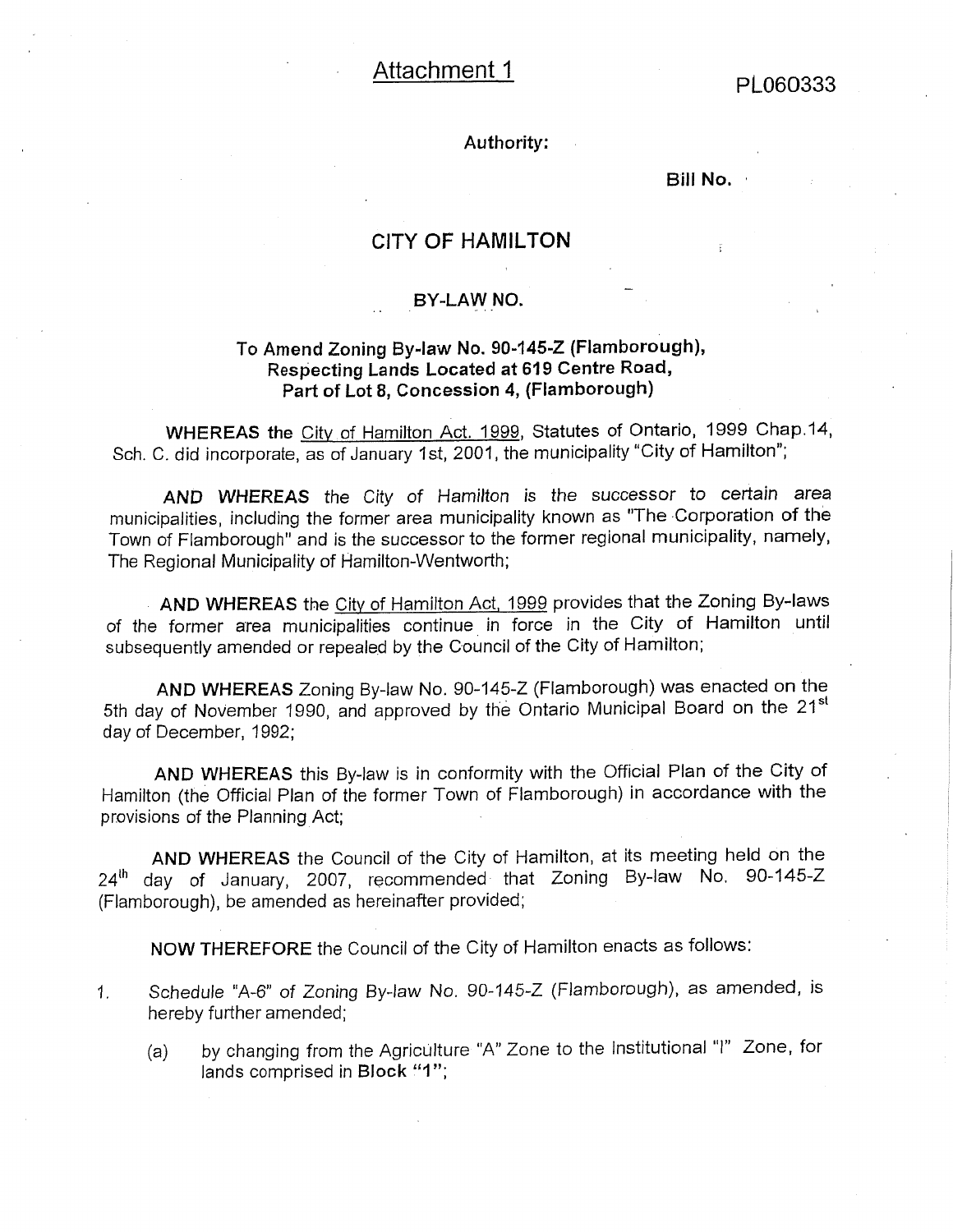## By-law respecting 619 Centre Road, Part of Lot 8, Concession 4, Flamborough OMB File # Z060053 Page 4 of 10

line shall not be located within a minimum of 5.8

| (f) | Interior Side Yard (minimum) | 1.2 metres, except for the<br>side yard related to the<br>common wall of the street<br>townhouse, in which case<br>a minimum side yard of 0.0<br>metres shall be provided |
|-----|------------------------------|---------------------------------------------------------------------------------------------------------------------------------------------------------------------------|
| (g) | Exterior Side Yard (minimum) | 2.4 metres, except that an<br>attached<br>garage<br>or<br>attached carport which<br>fronts on the flankage lot                                                            |

metres of the flankage lot line Landscaped Open Space N/A

- $(i)$ Maximum Density 46 units per net residential hectare
- (J) Yard Encroachments in accordance with the following:

(h)

| Structure or Item                                                                      | <b>Yard Into Which</b><br><b>Encroachment is</b><br>Permitted          | <b>Maximum</b><br>Encroachment<br>Permitted into<br><b>Required Yard</b> |
|----------------------------------------------------------------------------------------|------------------------------------------------------------------------|--------------------------------------------------------------------------|
| Sills,<br>beltcourses,<br>cornices, chimney<br>breasts, pilasters,<br>eaves or gutters | All                                                                    | 0.65 metres                                                              |
| Bay windows with<br>or without a<br>foundation                                         | Required front and<br>required exterior<br>side yard                   | 1.00 metres                                                              |
| Steps and<br>unenclosed<br>porches                                                     | Required front,<br>required rear and<br>required exterior<br>side yard | Porches $-2.0$ metres<br>$Steps - 0.60$ metres<br>from the streetline    |
| Setback of all                                                                         | Required front and                                                     | 0.30 metre minimum                                                       |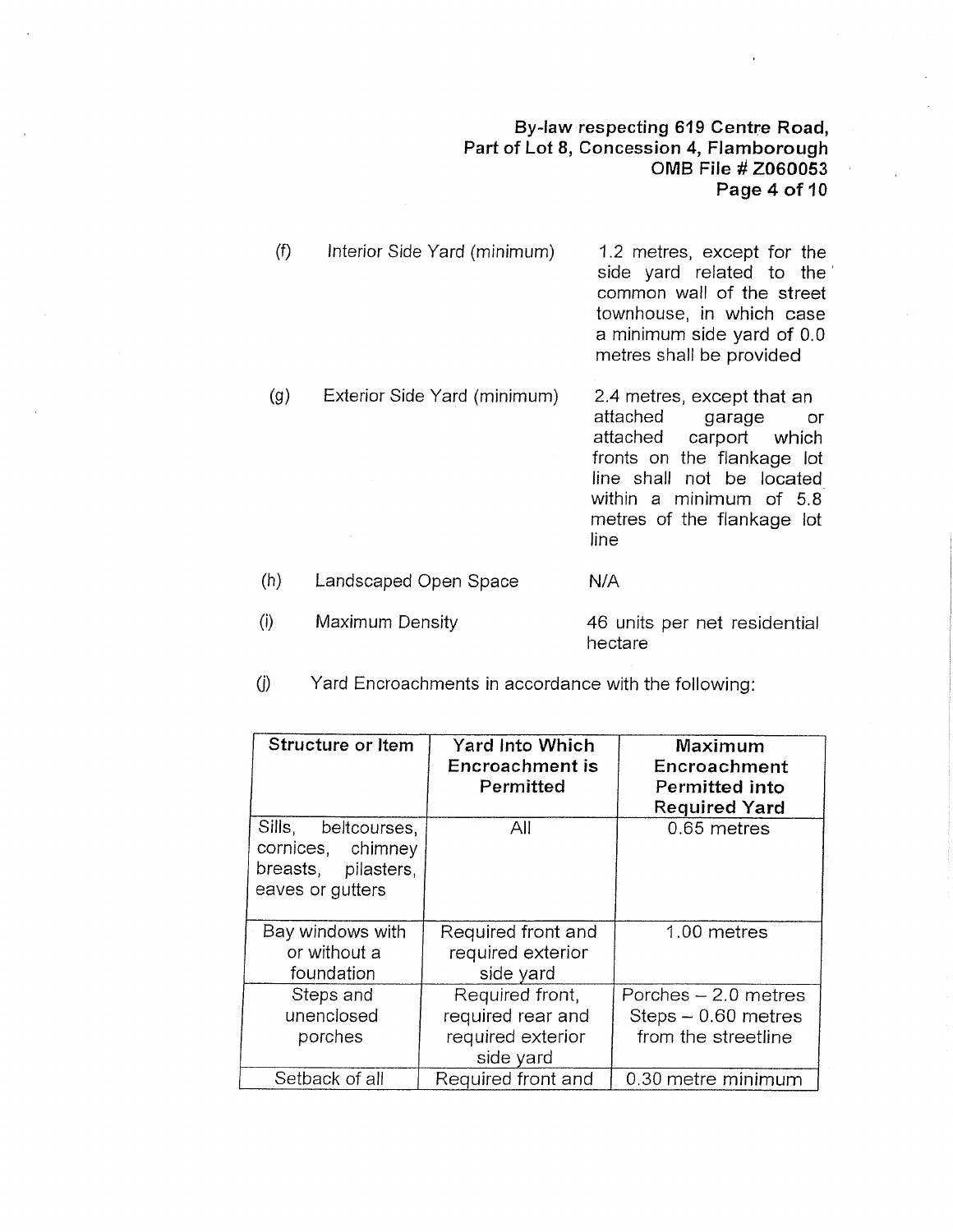## By-law respecting 619 Centre Road, Part of Lot 8, Concession 4, Flamborough OMB File # Z060053 Page 3 of 10

#### Permitted Uses

(a) A Water Storage Tower shall also be permitted.

#### Zone Provisions

- (a) Subsection 23.2 shall apply to paragraph (a) above.
- . Section 11 Medium Density Residential Zone of Zoning By-law No. 90-145-Z (Flamborough), as amended, is hereby further amended by adding the following subsection:

#### 11.3 EXCEPTION NUMBERS

11,3.15 "R6-15" (See Schedule Number A-6)

#### Permitted Uses

- (a) Street Townhouse
- (b) Semi-Detached Dwelling

#### Zone Provisions

(a) Lot Area (minimum)

(i) Street Townhouse (ii) Semi Detached Dwelling

156.0 square metres minimum 162.0 square metres

- (b) Lot Frontage (minimum)
	- (i) Street Townhouse (ii) Semi Detached Dwelling
- (c) Lot Coverage (maximum) N/A
- (d) Front Yard (minimum) 4.5 metres, except 5.8

5.5 metres minimum 6.1 metres

metres for an attached garage or attached carport

(e) Rear Yard (minimum) 7.0 metres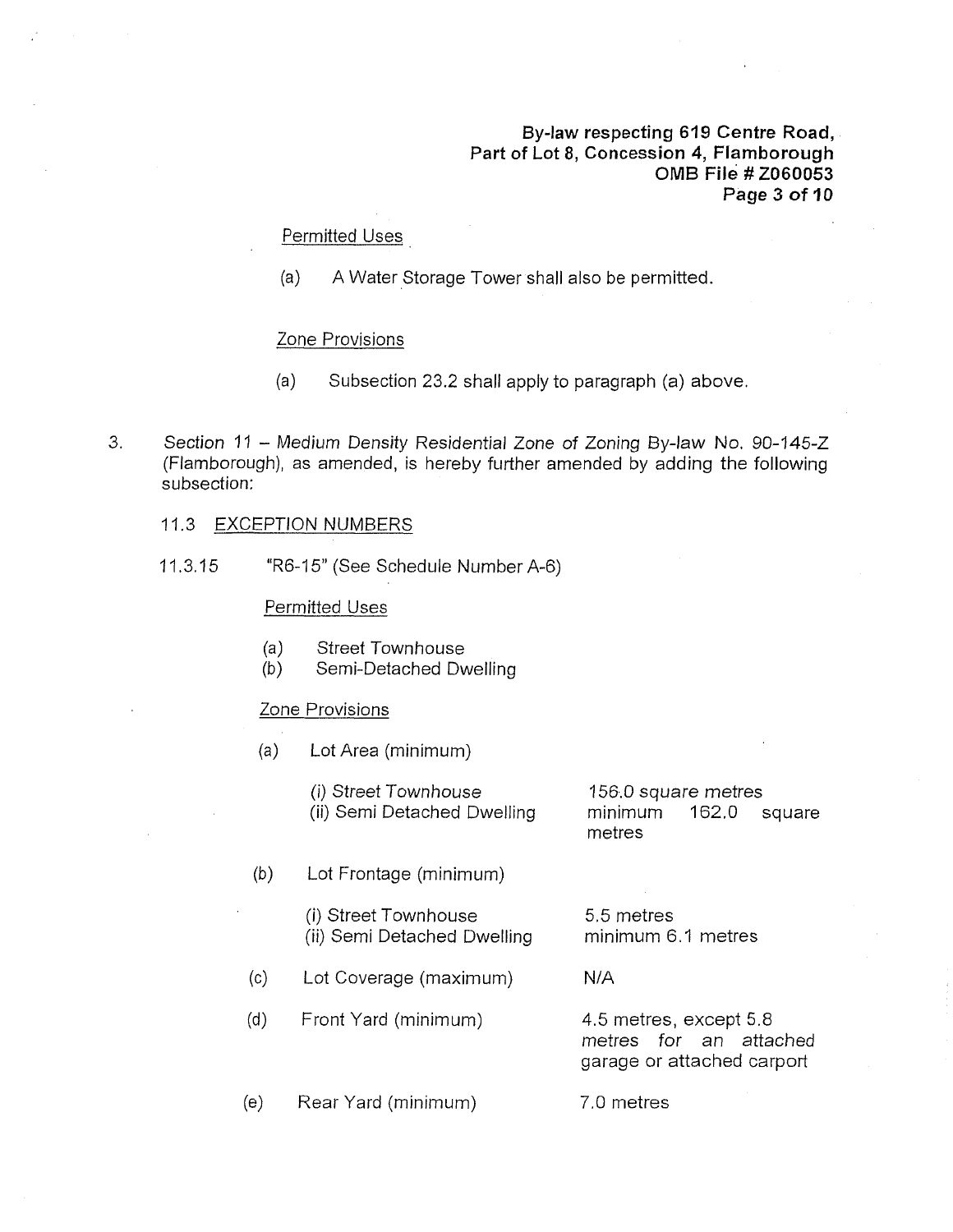## By-law respecting 619 Centre Road, Part of Lot 8, Concession 4, Flamborough OMB File'# Z060053 Page 6 of 10

- $(1)$  Interior Side Yard (minimum) 1.2 metres one side, and 0.60 metres other side, except for the side yard related to the common wall of a semi detached dwelling, in which case a minimum side yard of 0.0 metes shall be provided (g) Exterior Side Yard (minimum) 2.4 metres, except that an attached garage or
	- attached carport which  $\mathcal{L}_{\text{max}}$ fronts on the flankage lot line shall not be located within 6.0 metres of the flankage lot line
- (h) Landscaped open Space N/A

(i) Yard Encroachments in accordance with the following:

| Structure or Item                                                                   | <b>Yard Into Which</b><br><b>Encroachment is</b><br>Permitted          | <b>Maximum</b><br>Encroachment<br><b>Permitted into</b><br><b>Required Yard</b> |
|-------------------------------------------------------------------------------------|------------------------------------------------------------------------|---------------------------------------------------------------------------------|
| Sills, beltcourses,<br>cornices, chimney<br>breasts, pilasters,<br>eaves or gutters | All                                                                    | 0.65 metres,                                                                    |
| Bay windows with<br>or without a<br>foundation                                      | Required front and<br>required exterior<br>side yard                   | 1.00 metres                                                                     |
| Steps and<br>unenclosed<br>porches                                                  | Required front,<br>required rear and<br>required exterior<br>side yard | Porches - 2.0 metres<br>$Steps - 0.60$ metres<br>from the streetline            |
| Setback of all<br>structures from site<br>triangles                                 | Required front and<br>required exterior<br>side yard                   | 0.30 metre minimum<br>setback from a site<br>triangle                           |

(j) General Provisions - Other than contained herein, the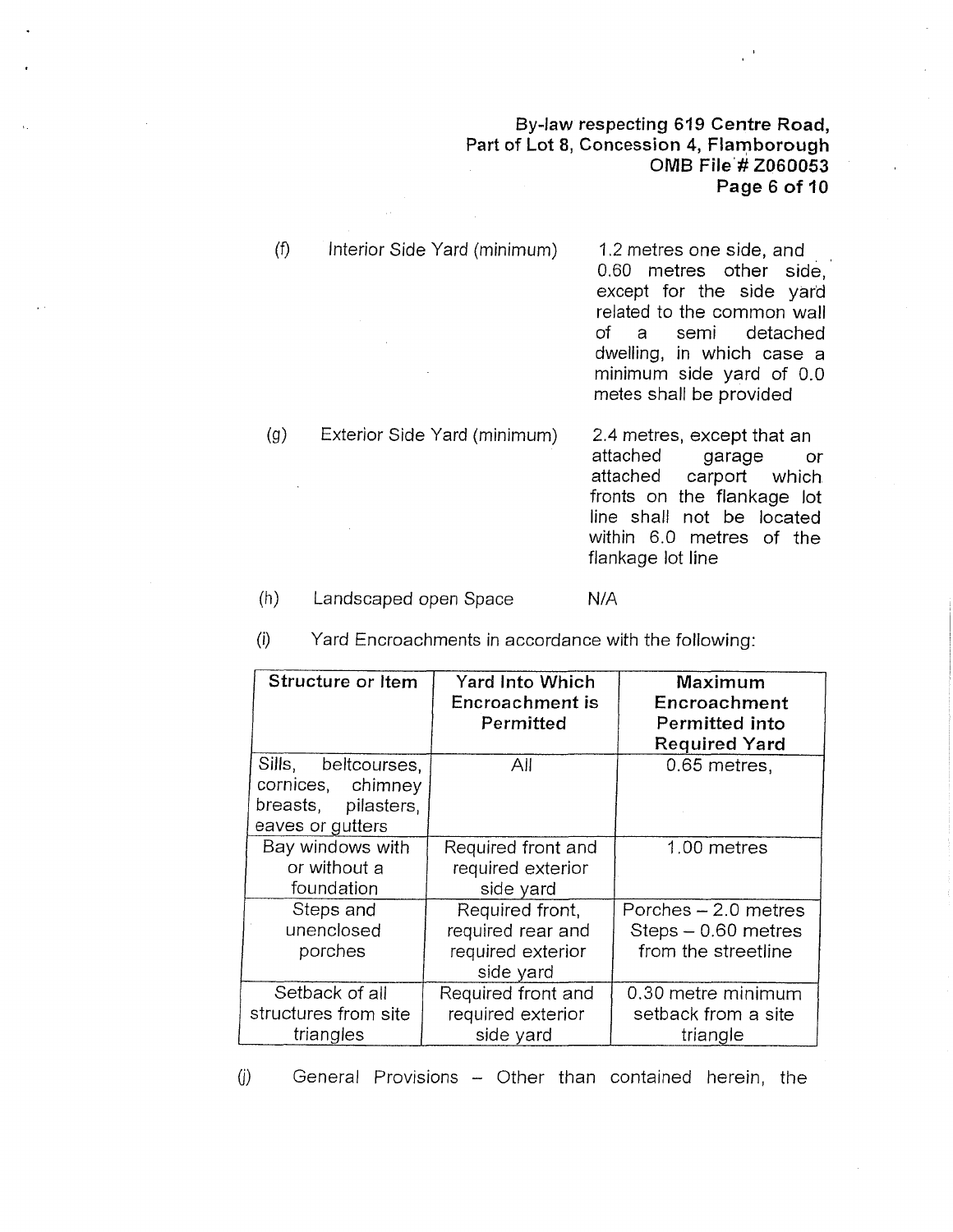## By-law respecting 619 Centre Road, Part of Lot 8, Concession 4, Flamborough OMB File # Z060053 Page 5 of 10

| structures from site | required exterior | setback from a site |
|----------------------|-------------------|---------------------|
| triangles            | side vard         | triangle            |

- $(k)$  General Provisions Other than contained herein, the provisions of Section 5 shall apply.
- (I) All other zone provisions of Subsection 11.2 shall apply.
- $\overline{4}$ . Section 6 - Urban Residential Zone of Zoning By-law No. 90-145-Z (Flamborough), as amended, is hereby further amended by adding the following subsection:
	- 6.3 EXCEPTION NUMBERS
	- 6.3.34 "R1-34" (See Schedule Number A-6)

## Permitted Uses

- (a) Single Detached Dwelling
- (b) Semi-Detached Dwelling

#### Zone Provisions

(a) Lot Area (minimum)

(i) Single Detached Dwelling (ii) Semi Detached Dwelling

270 square metres minimum 162.0 metres square

Lot Frontage (minimum) (b)

> (i) Single Detached Dwelling (ii) Semi Detached Dwelling

10 metres minimum 6.1 metres

- $(c)$ (d) Lot Coverage (maximum) Front Yard (minimum) N/A
	- 4.5 metres, except 6.0 metres to an attached garage or attached carport
- (e) Rear Yard (minimum) 7.0 metres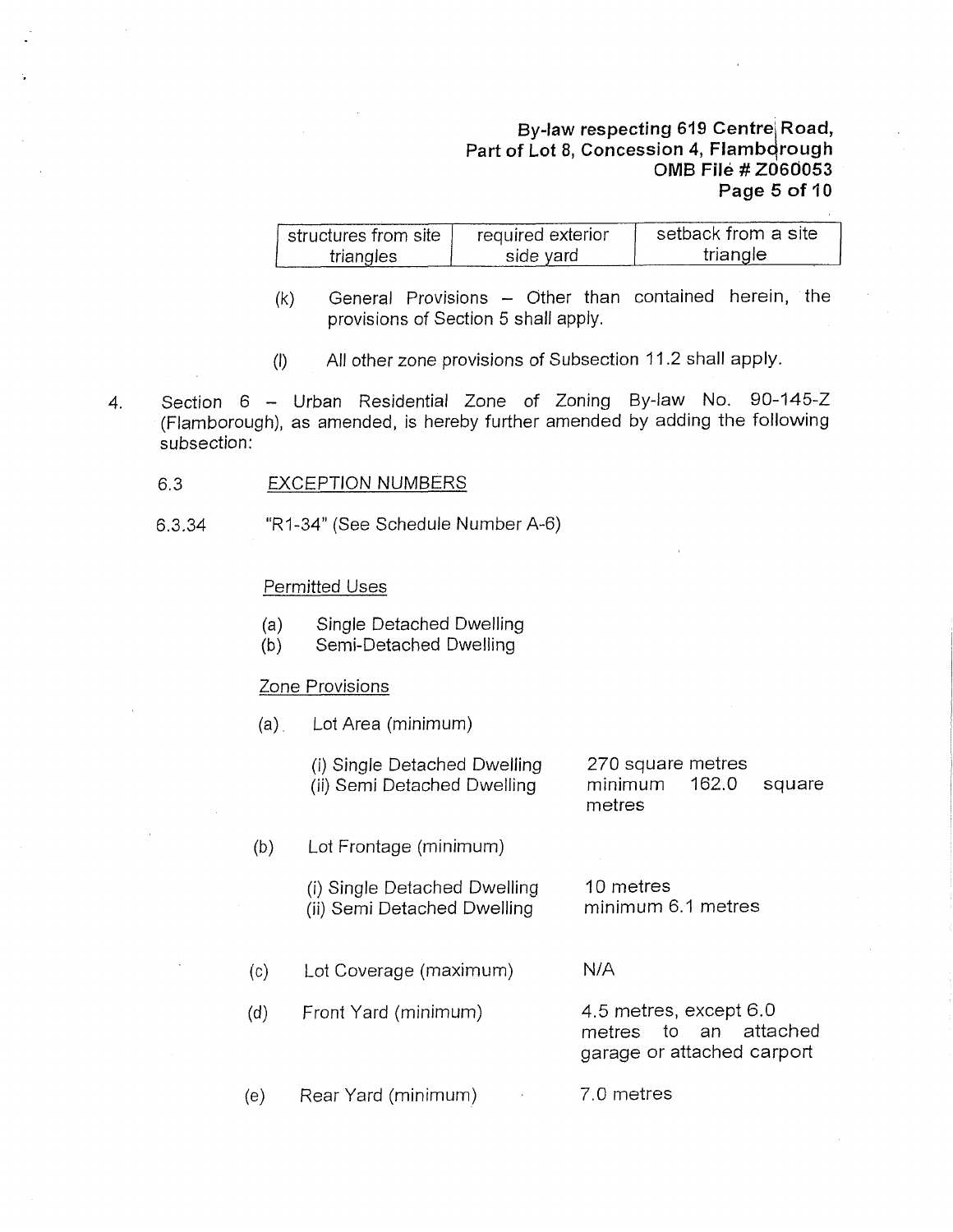By-law respecting 619 Centre Road, Part of Lot 8, Concession 4, Flamborough OMB File # Z060053 Page 7 of 10

provisions of Section 5 shall apply.

- (k) All other zone provisions of Subsection 6.2 shall apply.
- 6. Section 11 Medium Density Residential Zone of Zoning By-law No. 90-145-Z (Flamborough), as amended, is hereby further amended by adding the following subsection:
	- 11.3 EXCEPTION NUMBERS
	- 11.3.16 "R6-t6" (See Schedule Number A-6)

#### Permitted Uses

- (a) Retail Establishment
- (b) Personal Service Establishment
- (c) Service Shop
- (d) Dry Cleaning Distribution Station
- (e) **Office**
- $(f)$ Street Townhouse Dwelling
- (g) **Duplex**
- (h) Stacked Townhouse Dwelling

#### Zone Provisions

(a) The uses permitted in paragraphs (a) to (d) inclusive, above, shall only be permitted on the ground floor.

- (b) Lot Area (minimum) 156.0 square metres
- (c) Lot Frontage (minimum) 7.0 metres
- (d) Lot Coverage (maximum)
- (e) Front Yard (minimum)

0.5 metres (For the purposes of this by-aw, the front yard of a through lot shall be measured from the lot line located adjacent to

N/A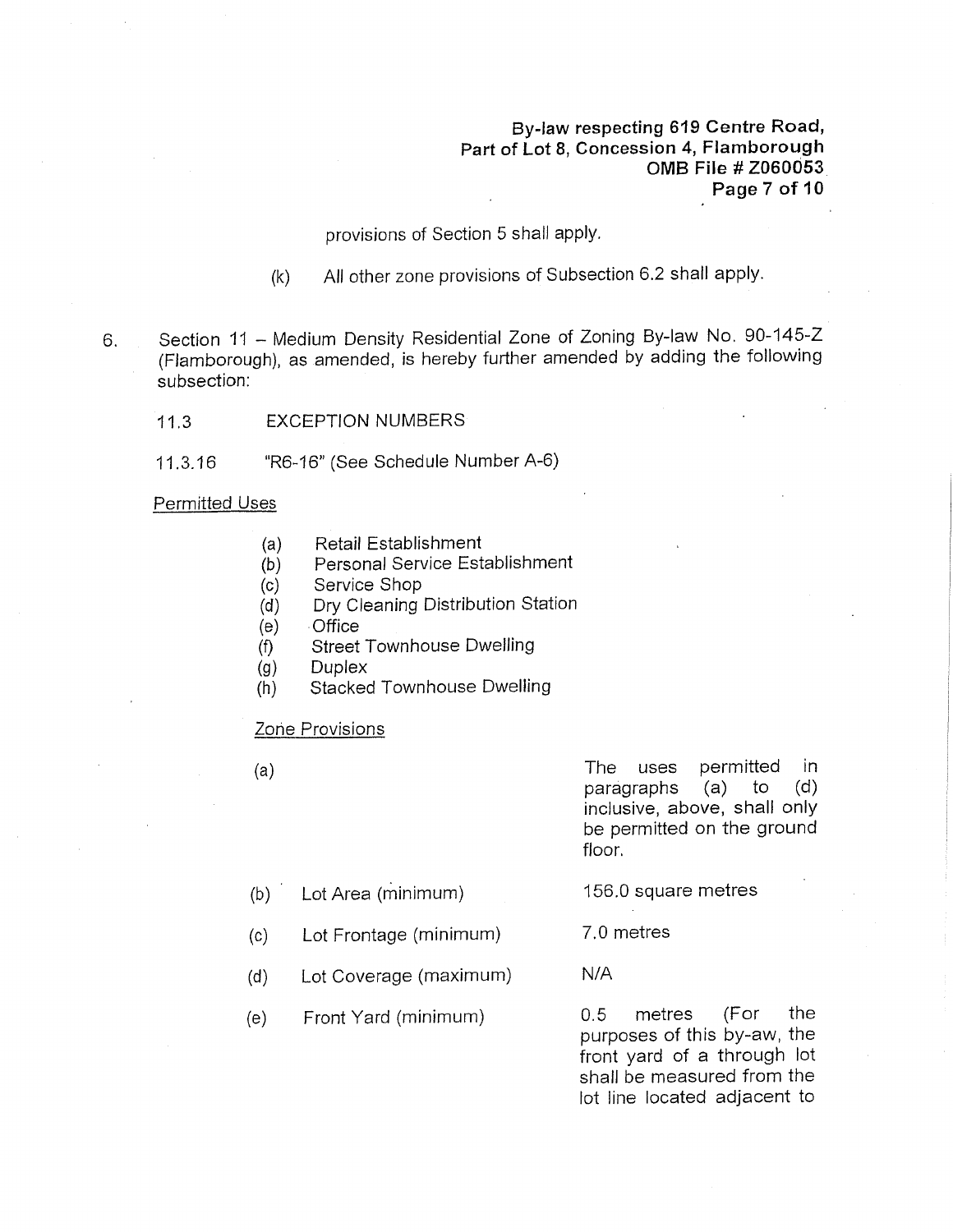## By-law respecting 619 Centre Road, Part of Lot 8, Concession 4, Flamborough OMB File # Z060053 Page 8 of 10

parking is permitted.

|                     |                              | the street with the greater<br>right of way width.)                                                                                                                                                                        |
|---------------------|------------------------------|----------------------------------------------------------------------------------------------------------------------------------------------------------------------------------------------------------------------------|
| (f)                 | Rear Yard (minimum)          | 7.0 metres                                                                                                                                                                                                                 |
| (g)                 | Interior Side Yard (minimum) | 1.2 metres, except for the<br>side yard related to the<br>common wall of the street<br>townhouse, in which case<br>a minimum side yard of 0.0<br>metres shall be provided                                                  |
| (h)                 | Exterior Side Yard (minimum) | 2.4 metres, except that an $\cdot$<br>attached<br>garage<br>or<br>carport<br>attached<br>which<br>fronts on the flankage lot<br>line shall not be located<br>within a minimum of 6.0<br>metres of the flankage lot<br>line |
| $\langle i \rangle$ | Landscaped Open Space        | N/A                                                                                                                                                                                                                        |
| $\langle j \rangle$ | Maximum Building Height      | 4 storeys                                                                                                                                                                                                                  |
| (k)                 | Loading Spaces               | N/A                                                                                                                                                                                                                        |
| $\langle 0 \rangle$ | Parking Spaces (minimum)     | Stacked<br>4 spaces per lot.                                                                                                                                                                                               |

(m) Yard Encroachments in accordance with the following:

| Structure or Item                                                                   | <b>Yard Into Which</b><br><b>Encroachment is</b><br>Permitted | Maximum<br>Encroachment<br>Permitted into<br><b>Required Yard</b>           |
|-------------------------------------------------------------------------------------|---------------------------------------------------------------|-----------------------------------------------------------------------------|
| Sills, beltcourses,<br>cornices, chimney<br>breasts, pilasters,<br>eaves or gutters | All                                                           | 0.65 metres into Side<br>and Rear Yard and<br>0.5 metres into Front<br>Yard |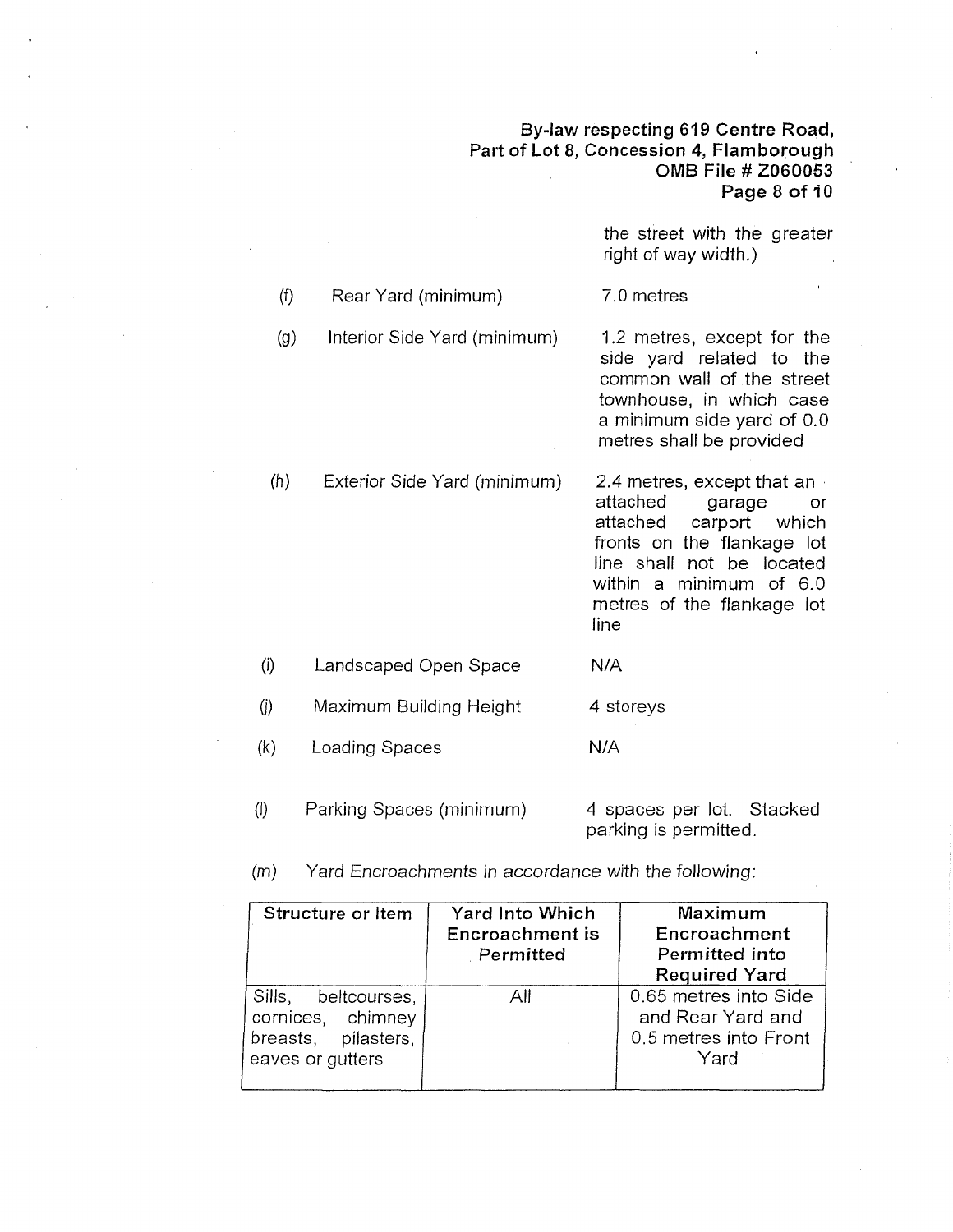## By-law respecting 619 Centre Road, Part of Lot 8, Concession 4, Flamborough OMB File # Z060053 Page 9 of 10

| Bay windows with<br>or without a<br>foundation      | Required front and<br>required exterior<br>side yard                   | 1.00 metres                                           |
|-----------------------------------------------------|------------------------------------------------------------------------|-------------------------------------------------------|
| Steps and<br>unenclosed<br>porches                  | Required front,<br>required rear and<br>required exterior<br>side yard | 0.0 metres from<br>streetline                         |
| Setback of all<br>structures from site<br>triangles | Required front and<br>required exterior<br>side yard                   | 0.30 metre minimum<br>setback from a site<br>triangle |

- $(n)$  General Provisions  $-$  Other than contained herein, the provisions of Section 5 shall apply.
- (o) All other zone provisions of Subsection 11.2 shall apply.
- , That the amending By-law be added to Schedule "A-6" of Flamborough Zoning By-law No. 90-145-Z.
- 8. The Clerk is hereby authorized and directed to proceed with the giving of notice of the passing of this By-law, in accordance with the Planning Act.

PASSED and ENACTED this day of the contract of the set of the set of the set of the set of the set of the set of the set of the set of the set of the set of the set of the set of the set of the set of the set of the set of

MAYOR

**CLERK** 

OMB File #'s Z060053 & S060037 City File #'s ZAC-05-62 & 25T-200511